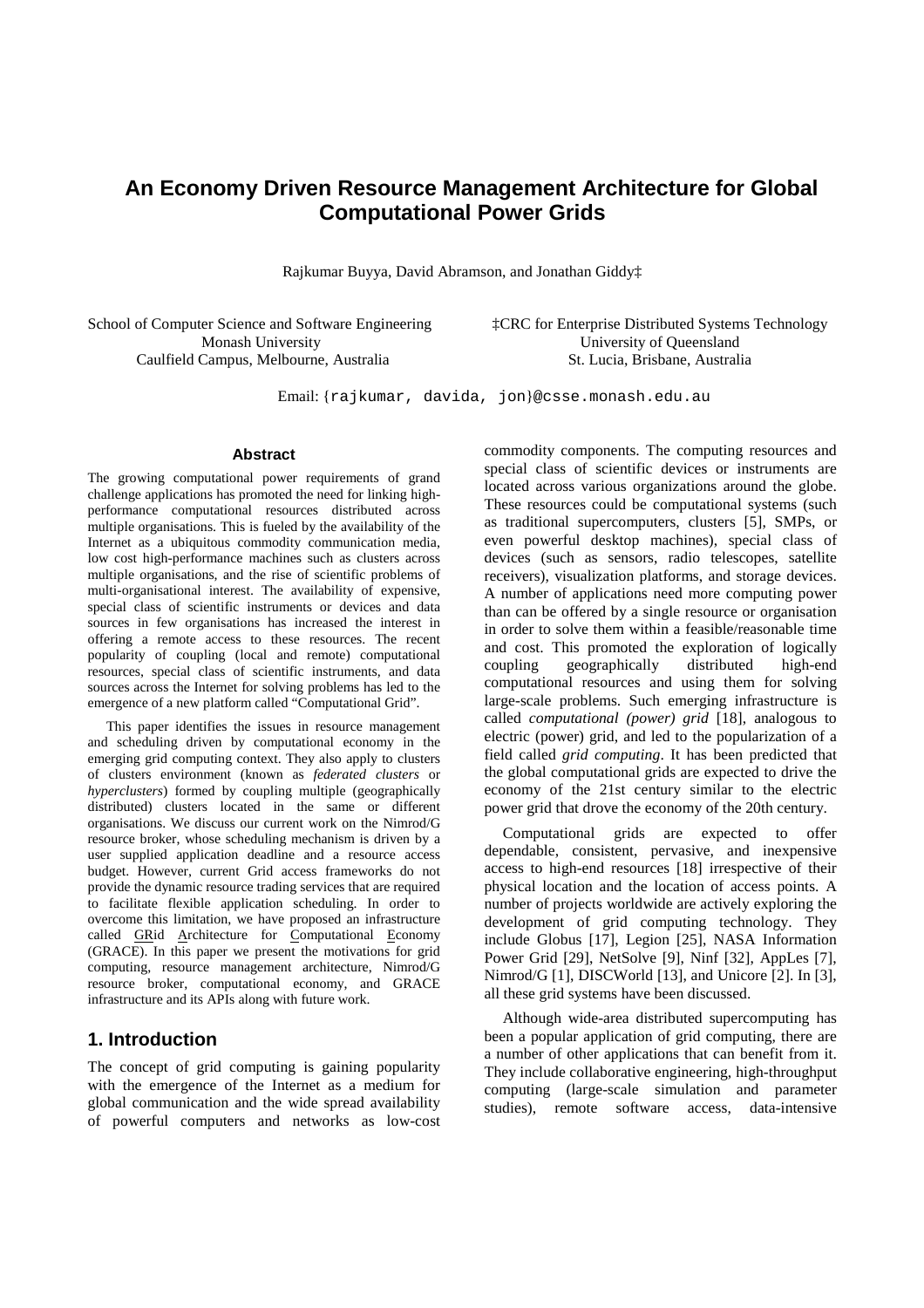computing, and on-demand computing. However, our focus is on the use of the grid for solving supercomputing and high-throughput computing applications, in particular.

Due to the use of geographically distributed multiorganizational resources, the grid computing environment needs to dynamically address issues involved in inter-domain resource usage and should have the following features [6] [16]:

- Flexibility and extensibility
- Domain autonomy
- **Scalability**
- Single global name space
- Ease of use and transparent access
- High performance
- **Security**
- Management and exploitation of resource heterogeneity
- Interoperability with multiple systems
- Resource allocation or co-allocation
- Fault-tolerance
- Dynamic adaptability
- Economy of computation

A number of middleware systems including Globus have addressed some of the above issues. In [11], the Globus developers have addressed the five challenging resource management problems introduced by computational grids: site autonomy, heterogeneous substrate, policy extensibility, resource allocation or coallocation, and online control. The sixth challenging resource management problem that drives our work is "economy of computations". The resource management architecture presented in this paper is driven by the concept of a computational economy and the necessary enabling middleware infrastructure. Importantly, our work can be combined with existing middleware systems such as Globus, to produce an environment that addresses all of the six challenges produced by production oriented computation grids.

The Nimrod/G resource broker, a global resource management and scheduling system for computational grid, built using Globus services has been discussed in [1][6]. It supports deadline and cost-based scheduling mechanism, but the costing mechanism is currently static. We have found that the Globus metacomputing toolkit does not offer services for trading resources dynamically. This limitation is overcome by our proposed GRid Architecture for Computational Economy (GRACE) middleware infrastructure that coexist with Globus, and Nimrod/G can use for trading resources to support dynamic scheduling capability.

The focus of this paper is on economy driven resource management architecture for grid computing. It addresses the first five resource challenges through the use of Globus middleware services and the sixth challenge through GRACE infrastructure. Our work is concerned with the resource discovery, brokering and economy of computations, resource acquisition, scheduling, staging data and programs, initiating computations, adapting to changes in the grid status, and collecting results.

The remaining sections of this paper discuss resource management models, related work, motivations for an economy driven resource management system and its architecture, GRACE infrastructure, an architecture for the Nimrod/G resource broker that supports deadline based scheduling and dynamic resource trading using Globus and GRACE services. The summary and future work are presented at the end.

#### **2. Resource Management Structures**

The architectural model of resource management systems is influenced by the way the scheduler is structured. The structure of scheduler depends on the number of resources on which jobs and computations are scheduled, and the domain in which resources are located. Table 1 shows scheduler structural models for different combinations of resources and the location of their existence. Primarily, there are three different models for structuring schedulers:

- **Centralized scheduling model:** This can be used for managing single or multiple resources located either in a single or multiple domains. It can only support uniform policy and suits well for cluster management (or batch queuing) systems such as Condor [10], LSF [26], and Condine [23]. It is not suitable for grid resource management systems as they are expected to honor (local) policies imposed by resource owners.
- **Decentralized scheduling model:** In this model schedulers interact among themselves in order to decide which resource should be applied to the jobs being executed. In this scheme, there is no central leader responsible for scheduling, hence this model appears to be highly scalable and fault-tolerant. As resource owners can define the policy that schedulers can enforce, the decentralized scheme suits grid systems. However, because the status of remote jobs and resources is not available at single location, the generation of highly optimal schedule is questionable! This model seems difficult to implement in the grid environment, as domain resource owners do not agree on a global policy for resource management.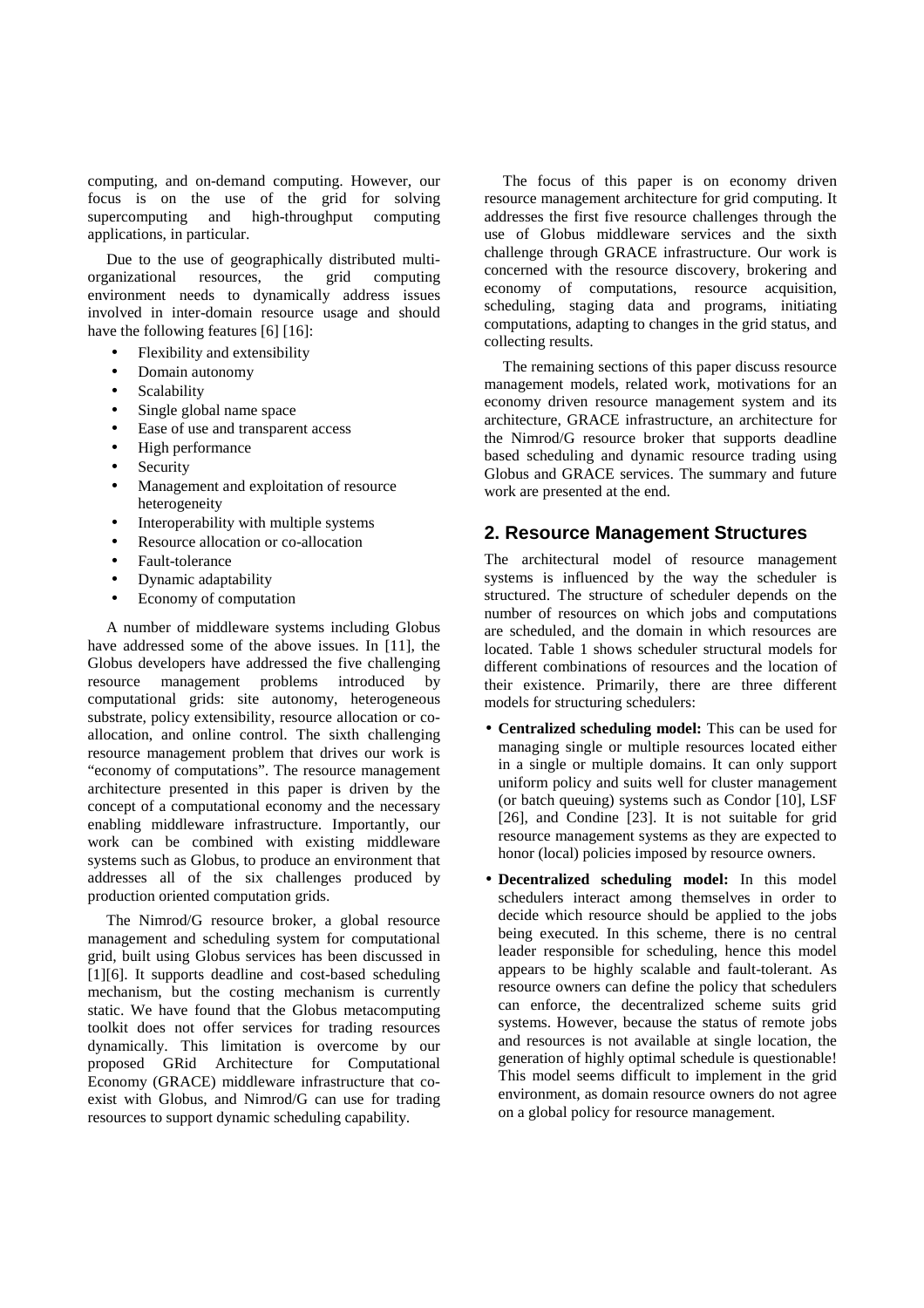

**Table 1: Scheduling Structure Alternatives.**

• **Hierarchical scheduling model:** This model fits for grid systems as it allows remote resource owners to enforce their own policy on external users. This model looks like a hybrid model (combination of central and decentralized model), but appears more like centralized model and therefore suits grid systems. Our resource management architecture follows this model. The scheduler at the top of the hierarchy is called super-scheduler/resource broker that interacts with local schedulers in order to decide schedules.

## **3. Related Work**

A number of resource management architectures have been proposed at the Grid Forum (GF) [21] Scheduling Working Group. The first proposal tries to explicitly capture almost all features supported by resource management systems currently being developed [8]. The second proposal comprises a scheduling *tile* with three parts: a "mapper", a "commit agent" and a "deploy agent" [30]. These tiles could be layered in a hierarchical manner, so that one can have tiles—each to represent the local systems, a tile higher up as a system-level scheduler, and so on. The third proposal, Abstract Owner (AO) model, emphasizes *order and delivery* approach and captures real world model, however, currently there are no software systems that support this model [12]. Our resource management architecture captures the essence of all of them and presents in a simple, realistic, and easily realizable manner. Based on the reply [22] to our proposal for including computational economy (economy driven resource management/scheduling model) in the charter, it is expected that the GF scheduling group will address it in future! The infrastructure supporting the distributed accounting model discussed in the GF account management working group draft [33], can become a substrate for our work.

The existing systems have addressed computational economy in a different context: Mariposa, a distributed database system, supports economy in database query processing [27]. Rexec, remote execution environment, is targeted for clusters where resource share is allocated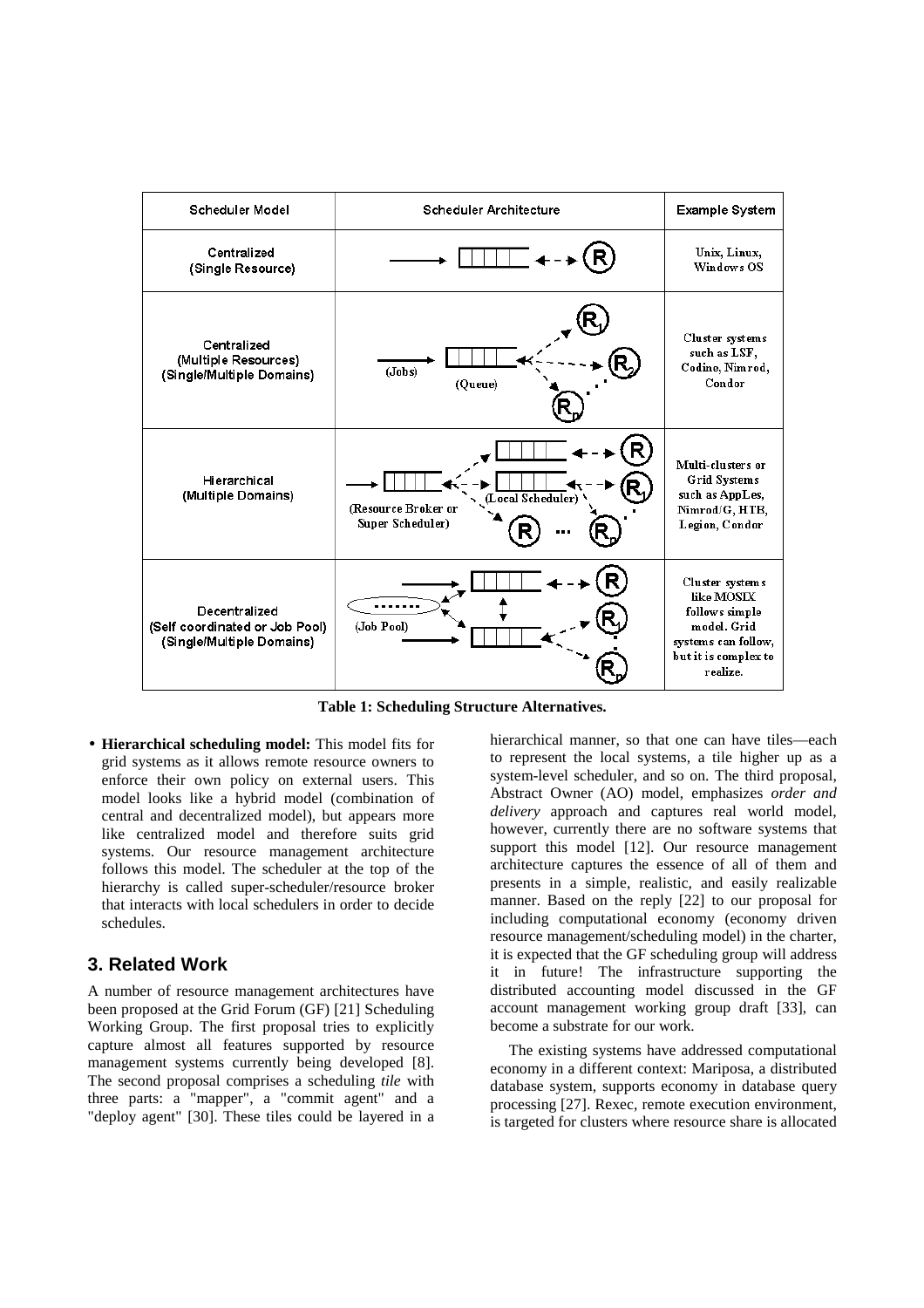based on the relative economical value that the user assigns to the job [4]. The grid systems such as Globus[19], Legion [25], Netsolve [9], AppLes [7], and Condor [10] neither offer resource trading services nor support job scheduling with economy of computations. JaWS [24] follows an economy-based web-computing model where resource owners (desktop users) visit a URL to contribute their resources.

# **4. Why Computational Economy?**

The grid is constructed by coupling resources distributed across various organizations and administrative domains and may be owned by different organisations. The need for an economy driven resource management and scheduling system comes from the answers to the following questions:

- What comprises the Grid?
- What motivates one to contribute their resource to the Grid?
- Is it possible to have access to all resources in the Grid by contributing our resource?
- If not, how do we have access to all Grid resources?
- If we have access to resources through collaboration. are we allowed to solve commercial problems?
- If we gain access to Grid resources by paying money, do resource owners need to charge the same or different price for other users?
- Is access cost the same for peak and off-peak hours?
- How can resource owners maximize their profit?
- How can users solve their problems within a minimum cost?
- If the user relaxes the deadline by which results are required, can solution cost be reduced?

The motivations or incentives for contributing resources towards building grids, to date, has been driven by public good, prizes, fun, fame, or collaborative advantage. This is clearly evident from the construction of public or research test-beds such as, SETI@Home [31], Distributed.net [14], DAS [15], and GUSTO[20]. The computational resource contributors to these test-beds are mostly motivated by the aforementioned reasons. The chances of gaining access to such computational test-beds for solving commercial problems are low. Furthermore, contributing resources to a testbed does not guarantee access to all of the other resources in the testbed. For example, although we are part of the GUSTO testbed, we do not have automatic access to all of its resources. Unless we have some kind of collaboration with contributors, it is difficult to get access to their resources. In this situation, we believe that a model that encourages resource owners to let their resources for others use is computational economy – wherein users

are charged for access at a rate that varies with time. This necessitates the need for a mechanism where one can buy compute power on-demand from computational grids or resource owners. As both resource owners and users want to maximize their profit (i.e., the owners wish to earn more money and the users wish to solve their problems within a minimum possible cost), the grid computing environment needs to support this economy of computations.

In order to push the concept of grid into mainstream computing, we need a mechanism that motivates owners to contribute their machine (idle) resources. One of the best mechanisms for achieving this is supporting the concept of computational economy in building and managing grid resources. It allows resource owners to earn money by letting others use their (idle) computational resources for solving their problems. In such a production oriented (commercial) computational grid, the resource owners' act as sellers and the users act as buyers. The pricing of resources will be driven by demand and supply and is one of the best mechanisms to regulate and control access to computational resources.

The grid resource management systems must dynamically trade for the best resources based on a metric of the price and performance available and schedule computations on these resources such that they meet user requirements. The grid middleware needs to offer services that help resource brokers and resource owners to trade for resource access.

The benefits of economy-based resource management include the following:

- It helps in building large-scale computational grid as it motivates resource owners to contribute their idle resources for others to use and profit from it.
- It provides fair basis for access to grid resources for everyone.
- It helps in regulating the demand and supply.
- It offers an incentive for users to back off when solving low priority problems and thus encourages the solution of time critical problems first.
- It removes the need for a central coordinator (during negotiation).
- It offers uniform treatment to all resources. That is, it allows trading of everything including computational power, memory, storage, network bandwidth/latency, and devices or instruments.
- It helps in developing scheduling policies that are user centric rather than system centric.
- It offers an efficient mechanism for allocation and management of resources.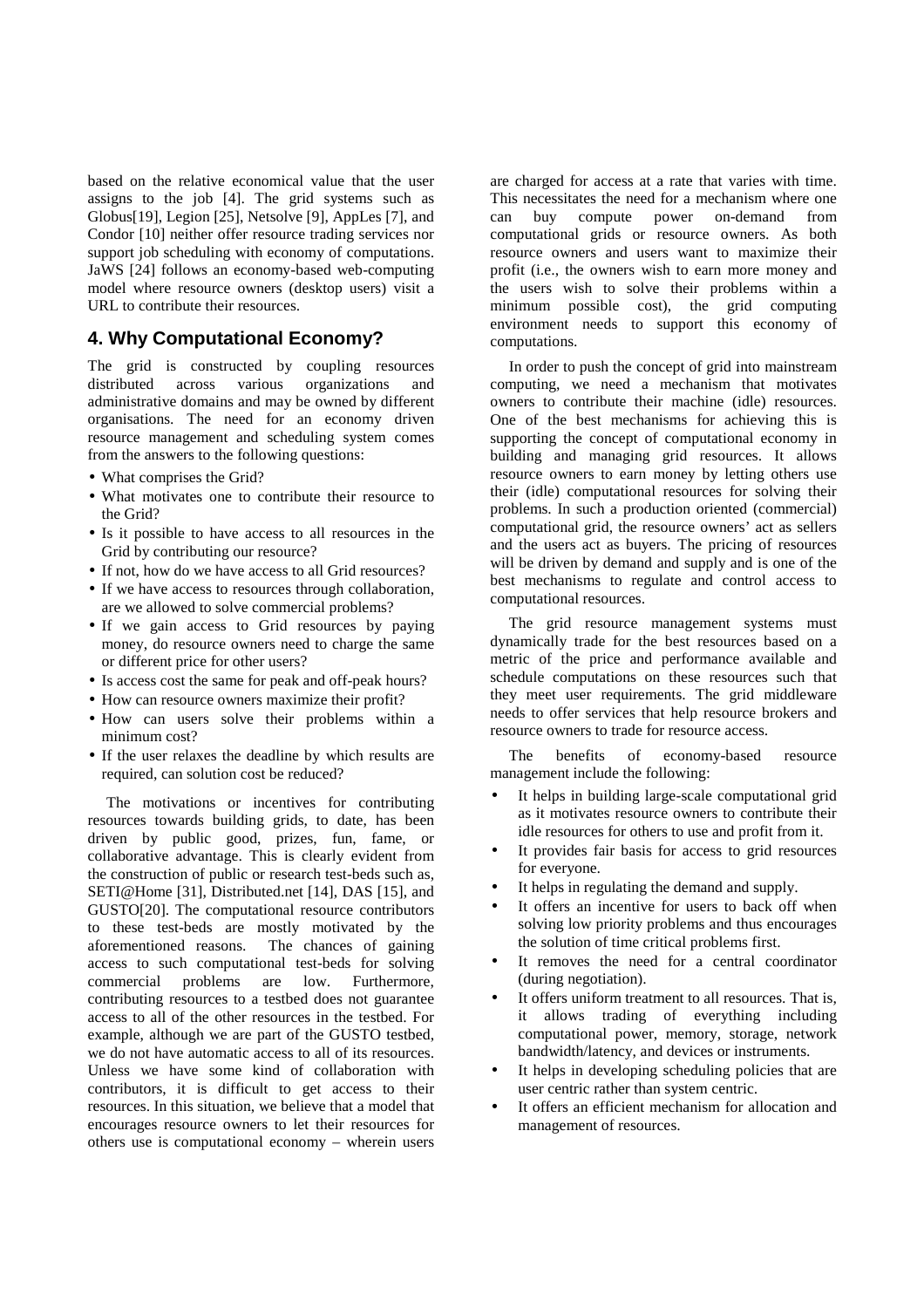- It helps in building a highly scalable system as decision-making process is distributed across all users and resource owners.
- Finally, it places the power in the hand of both resource owners and users—they can make their own decisions to maximize the utility and profit.

# **5. Economy driven Grid Resource Management Architecture**

The resources that are coupled in grid computing environment are geographically distributed and different individuals or organizations own each one of them and have their own access policies, cost, and mechanisms. The resource owners manage and control resources using their favorite resource management and scheduling system (called local scheduler) and the grid users are expected to honor that and make sure they do not interfere with resource owners' policies. They may charge different prices for different users for their resource usage and it may vary from time to time. The global resource management and scheduling systems (e.g., Nimrod/G [1]), popularly called grid schedulers or meta-schedulers, coordinate the user access to remote resources in cooperation with local schedulers (e.g., Condor [10], Codine/GRD [23] and LSF [26]) via grid middleware services (e.g., Globus [19]). Traditionally, most of the schedulers follow system centric approach (e.g., they just care about system performance) in resource selection and often (completely) ignore the user requirements (e.g., resource access cost). In order to overcome this problem, we proposed an economy-based approach for grid resource management and scheduling system architecture shown in Figure 1. When the user submits an application for execution, they expect that the application be executed within a given deadline and cost. They also need a means for trading off the cost and the deadline. These requirements appear complex, but under a computational economy they simplify the scheduling problem and reduce the complexity involved in the design and development of grid schedulers. There is no single perfect solution that meets all user requirements, hence the requirements (schedulers) are tailored for each class of applications.

The following are the key components of our resource management system:

- User Applications (sequential, parametric, or parallel applications)
- Grid Resource Broker (a.k.a., Super Scheduler, or Global Scheduler)
- Grid Middleware
- Local Resource Manager (Scheduler) such as Condor and LSF

#### **Grid Resource Broker (GRB)**

The resource broker acts as a mediator between the user and grid resources using middleware services. It is responsible for resource selection, binding of software (application), data, and hardware resources, initiate computations, adapt to the changes in grid resources and present the grid to the user as a single, unified resource. The components of resource broker are the following:



**Figure 1: Economy driven Grid Resource Management Architecture.**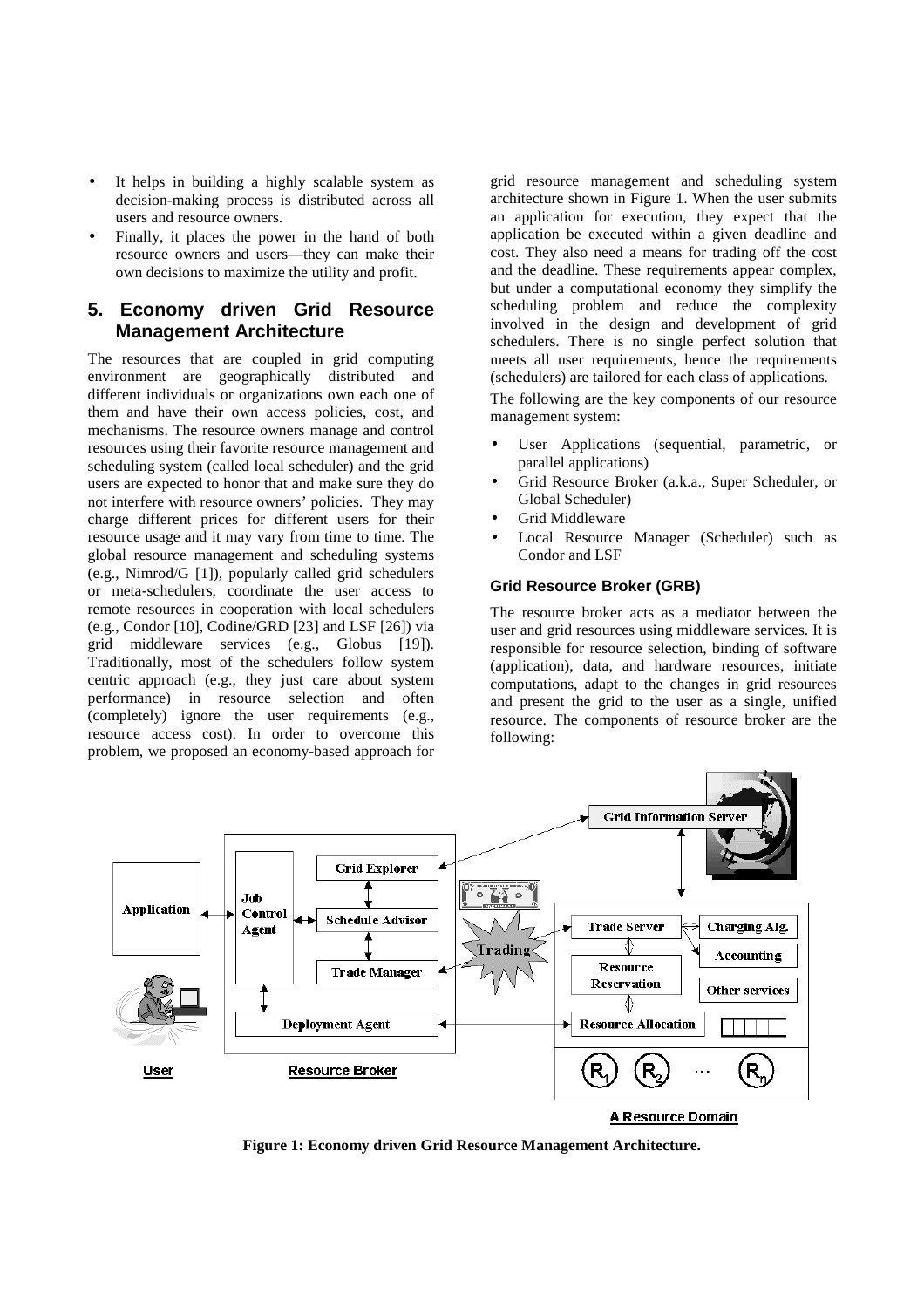- **Job Control Agent (JCA):** This component is a persistent central component responsible for shepherding a job through the system. It takes care of schedule generation, the actual creation of jobs, maintenance of job status, interacting with clients/users, schedule advisor, and dispatcher.
- **Schedule Advisor:** This component is responsible for resource discovery (using grid explorer), resource selection, and job assignment. Its key function is to select those resources that meet user requirements such as meet the deadline and minimize the cost of computation while assigning jobs to resources.
- **Grid Explorer:** This is responsible for resource discovery by interacting with grid-information server and identifying the list of authorized machines, and keeping track of resource status information.
- **Trade Manager:** This works under the direction of resource selection algorithm (schedule advisor) to identify resource access costs. It interacts with trade servers and negotiates for access to resources at low costs.
- **Deployment Agent:** This is responsible for activating task execution on the selected resource as per the scheduler's instruction. It periodically updates the status of task execution to JCA.

#### **Grid Middleware**

The grid middleware offers services that help in coupling a grid user through resource broker or grid enable application and (remote) resources. It offers core services such as remote process management, coallocation of resources, storage access, information (directory), security, authentication, and Quality of Service (QoS) such as resource reservation and trading. The Globus middleware offers a number of these services [17][19] that we use in our work:

- Resource allocation and process management (GRAM).
- Unicast and multicast communications services (Nexus)
- Authentication and related security services (GSI)
- Distributed access to structure and state information (MDS)
- Monitoring of health and status of system components (HBM)
- Remote access to data via sequential and parallel interfaces (GASS)
- Construction, caching, and location of executables (GEM)
- Advanced resource reservation (GARA)

The resource trading services are offered by our middleware infrastructure, GRACE (see next section):

• GRid Architecture for Computational Economy

#### **Local Resource Manager**

The local resource manager is responsible for managing and scheduling computations across local resources such as workstations and clusters. They are even responsible for offering access to storage devices, databases, and special scientific instruments such as a radio telescope. The example local resource managers include, cluster operating systems such as MOSIX [28] and queuing systems such as LSF and Condor.

# **6. GRid Architecture for Computational Economy (GRACE)**

The GRACE infrastructure is a middleware component that can co-exist with grid middleware systems such as Globus. It offers services that help resource brokers in dynamically trading (cheap) resource to support computational economy. The components of GRACE infrastructure are:

- A Trade Manger (it is actually a GRACE client and a component of the resource broker).
- Trading Protocols and APIs.
- A Trade Server (it uses pricing algorithms defined by the resource owner and interacts with Resource Usage Accounting and Billing system).

#### **Grid Trade Manager and Trade Server**

The Trade Manager (TM) is a client that uses GRACE trading APIs to interact with trade servers and negotiates for access to resources at low cost. It works under the direction of resource selection algorithm (schedule advisor) to identify resource access costs.

The Trade Server (TS) is a resource owner agent that negotiates with resource users and sells access to resources. It aims to maximize the resource utility and profit its owner (earn as much money as possible). It uses pricing algorithms as defined by the resource owner that may be driven by the demand and supply. It also interacts with the accounting system for recording resource usage that bills the user. In effect, we are employing a "competitive" market approach to resource allocation, wherein the TM tries to minimize the cost of computation for resource users and the TS tries to maximize the profit for resource owners.

#### **Grid Open Trading Protocols and APIs**

The Trading Protocols define the rules and format for exchanging commands and messages between GRACE client (Trade Manager) and Trade Server. Figure 2 shows multilevel protocols or steps that both client and server need to follow while trading for the cost of resource access. The wire-level (low-level) details of these protocols are skipped, as they are obvious.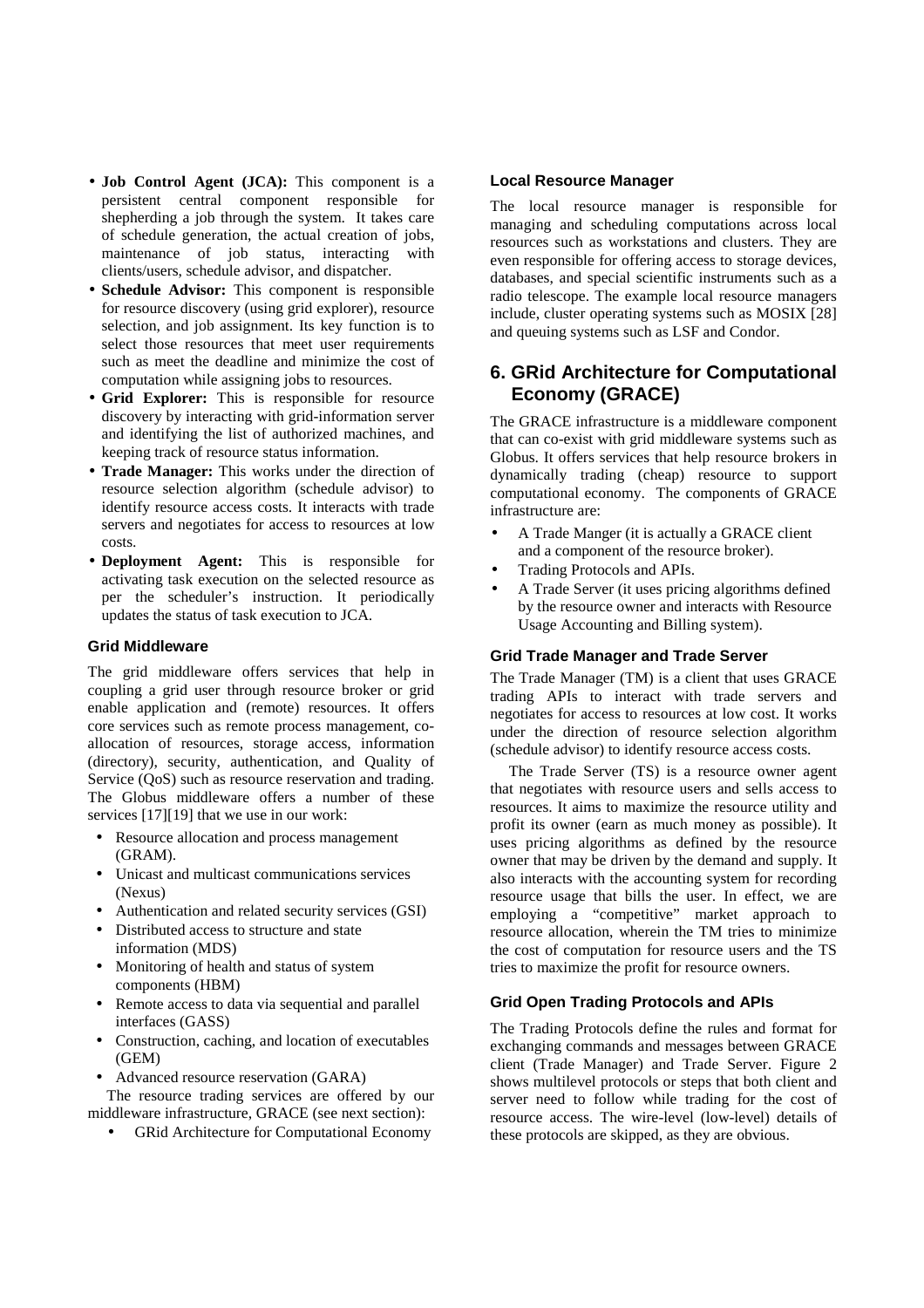

**Figure 2: GRACE Open Trading Protocols.**

The finite state machine representation of GRACE trading protocols is show in Figure 3. In our model, the Trade Manager (TM) contacts trade server with a request for a quote/bid. The TM specifies resource requirements in Deal Template (DT), which can be represented by a simple structure (record) with its fields corresponding to deal items or by a "Deal (Template) Specification Language" similar to the *ClassAds* mechanism employed by the Condor [10] system. The contents of DT include, CPU time units, expected usage duration, storage requirements, etc., along with its initial offer or leave it blank. The TM looks into DT and updates its contents with price etc., and sends back to TS. This negotiation between TM and TS continues until one of them says that its offer is final (no more negotiation). Then it is up to the other party to decide whether to accept or reject the deal. If accepted, then both works as per the agreement mentioned in the deal. The overhead introduced by the multilevel point-to-point protocol can be reduced when resource access prices are announced (like in the market) through GIS.

#### **Grid Open Trading APIs**

The GRACE infrastructure supports generic Application Programming Interfaces (APIs) that can be used by the grid tools and application programmers to develop software supporting the computational economy. The trading APIs are C-like functions (high level view of trading protocols) that GRACE clients can use to communicate with trading agents:

- grid\_trade\_connect(resource\_id, tid)
- grid\_request\_quote(tid, DT)
- grid\_trade\_negotiate (tid, DT)
- grid\_trade\_confirm(tid, DT)
- grid\_trade\_cancel(tid, DT)
- grid\_trade\_change( tid, DT)
- grid\_trade\_reconnect(tid, resource\_id)
- grid\_trade\_disconnect(tid)

where,

tid = Trade Identification code DT = Deal Template



**Figure 3: A Finite State Machine.**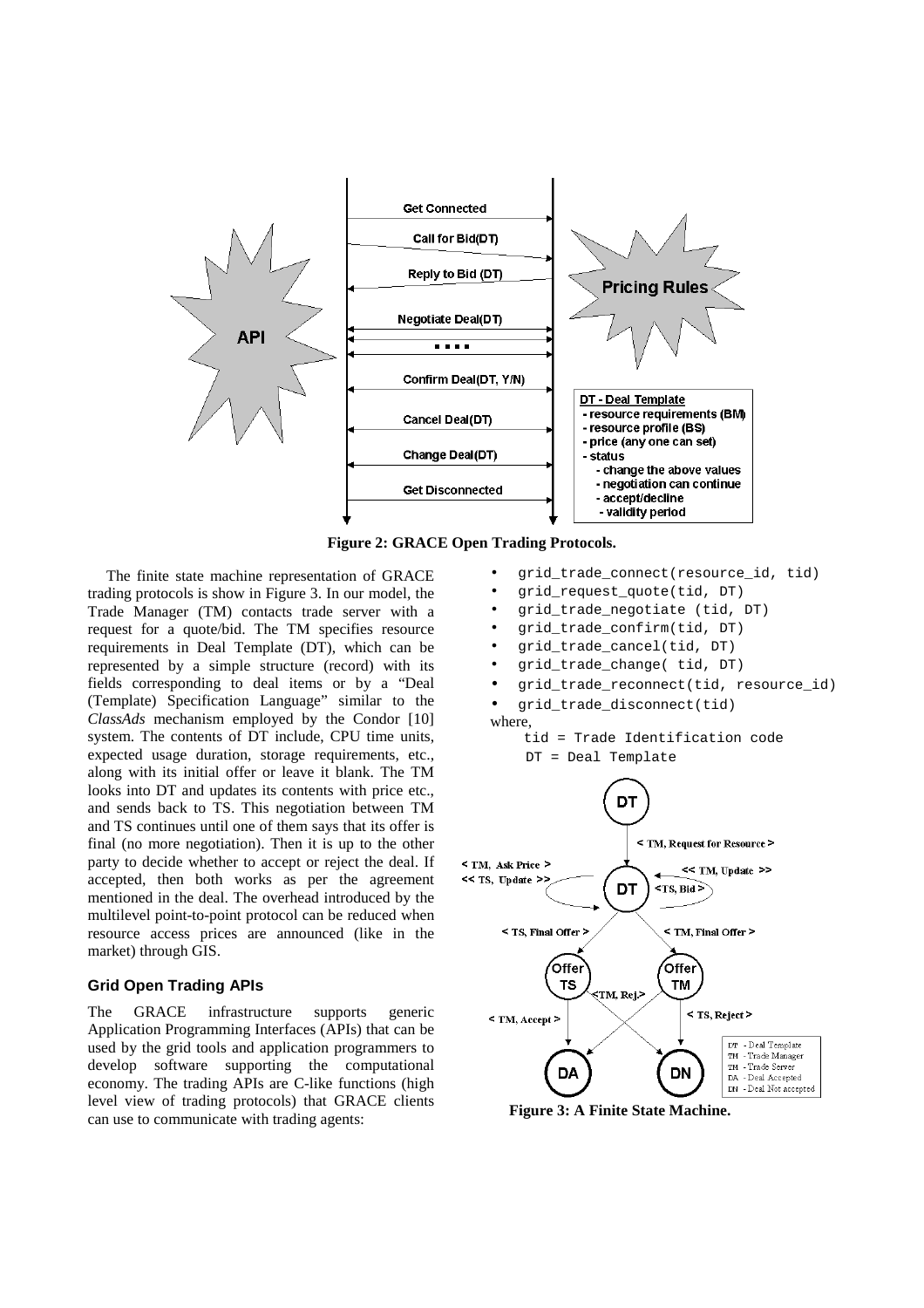## **7. A new Nimrod/G Resource Broker**

The Nimrod/G resource broker is a tailored global scheduler for running parametric applications on computational grid [1][6]. It is developed using Globus toolkit services and can be easily extended to operate with any other emerging grid middleware services. It uses MDS services for dynamic resource discovery and GRAM APIs to dispatch jobs over wide-area distributed grid resource. It allows scientists and engineers to model whole parametric experiments and transparently stage the data (using GASS) and program (using GEM) at remote sites, and run the program on each element of a data set on different machines and finally gather results from remote sites to the user site. The user need not worry about the way in which the complete experiment is set up, data or executable staging, or management. The user can also set the deadline by which the results are needed and the Nimrod/G broker tries to find the cheapest computational resources available in the grid and use them so that the user deadline is met and cost of computation is kept to a minimum. However, the grid resources are shared and their availability and load varies from time to time. When scheduler notices that it cannot meet the deadline with the current resource set, it tries to select the next cheapest resource and continues to do this until the completion of task farm application meets the (soft) deadline. We have performed a number of experiments using this approach on the GUSTO testbed, and these are reported in [1]

The Nimrod/G (discussed in [1][6]) uses *static* cost model (stored in a file) for resource access cost trade-off with the deadline. In this paper we propose a new architecture for Nimrod/G resource broker (see Figure 4) to overcome the current limitation using GRACE middleware services (discussed earlier). It is possible to make a one-to-one mapping between the generic architecture of grid resource management system (shown in Figure 1) and the Nimrod/G architecture.

The key components of Nimrod/G system are Client/User Station, a Persistent Parametric/Taskfarming Nimrod Engine, Scheduler, and Dispatcher (for detailed discussion of these components, see [1][6]). One of the key components of proposed Nimrod/G architecture is trading manager. The functionality of TM has already been discussed earlier sections. It will also explore the advance resource reservation during trading. We believe that with this new architecture, the Nimrod/G should be able to answer the user queries such as "I am willing to pay \$\$\$, can you complete this job by deadline D?". This ability means, users can tradeoff the deadline against the cost and decide the manner in which computations are to be performed.



**Figure 4: A new Nimrod/G Grid Resource Broker.**